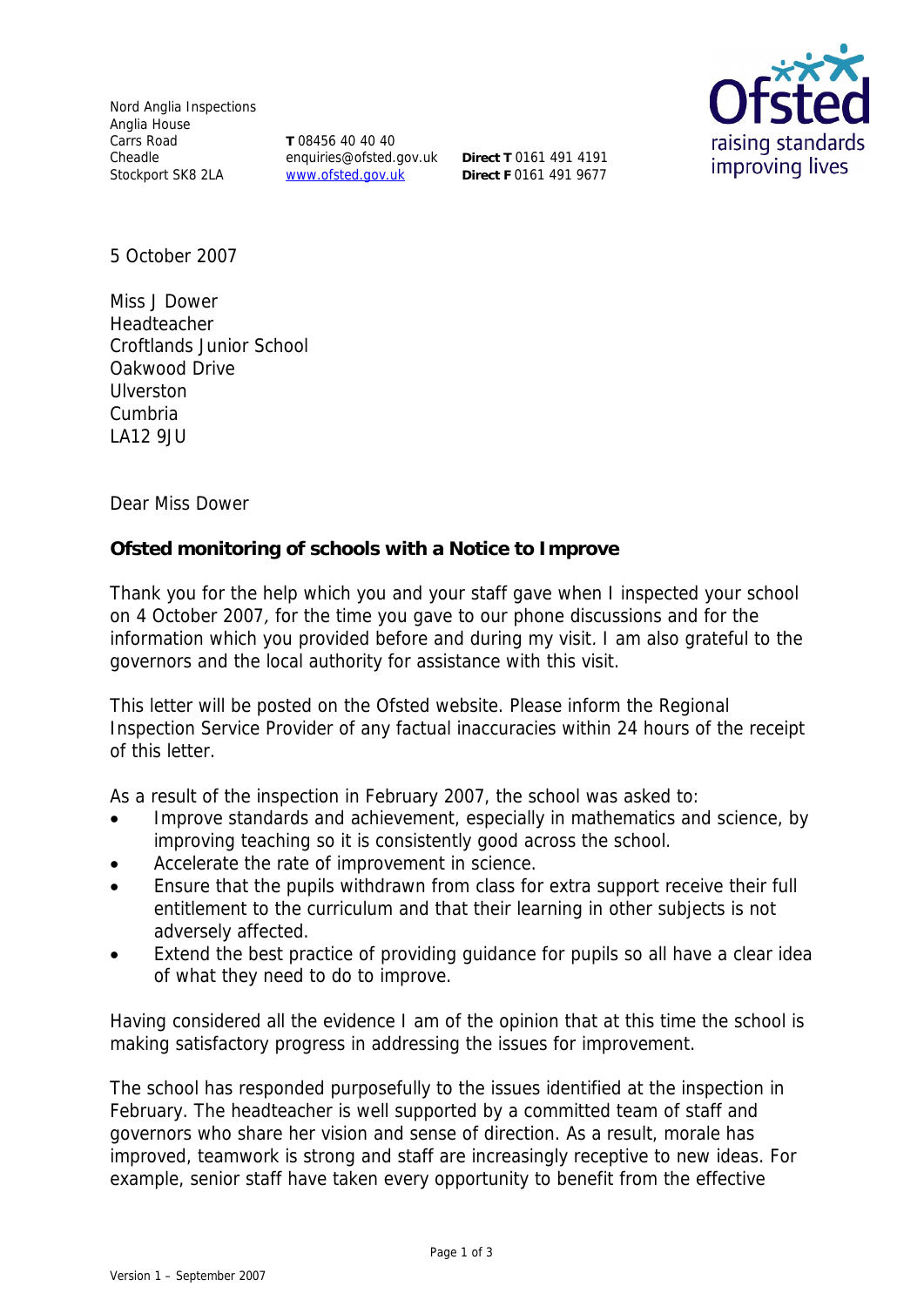

support of the local authority to push the school forwards. In doing so, efforts have been clearly focused on raising achievement and improving the quality of teaching.

The school is a harmonious community. Behaviour is good. Pupils try their best and they are keen to do well.

Pupils' work in lessons and in their books, together with the school's own assessment data, shows that their progress is accelerating. Unvalidated data in the national tests for 2007 indicates that increasing numbers of Year 6 pupils are reaching the expected levels and their achievement is improving, particularly in mathematics and science. In addition, the percentage of pupils achieving more highly than this at Level 5, is also increasing. This is because procedures for assessing the effectiveness of the school's performance and for setting challenging targets for pupils are more effective and are leading to improvements in classroom practice. Senior teachers are acting more decisively in their analysis of data. Additional support to pupils is carefully planned. Effective tracking systems have been introduced to identify pupils who are underachieving. There are clear expectations of the progress pupils should make each year. As a result, the school is better placed to judge how well the pupils are achieving, plan appropriate support and track their progress more effectively. Teachers are gaining confidence in judging the level of pupils' work and in their understanding of what pupils can do and what they need to learn next.

Increased opportunities for pupils to use and apply their knowledge in lesson activities are leading to a faster rate of improvement in mathematics and science across the school.

There have been improvements in teaching, including how well lessons are planned and in the use of success criteria to improve pupils' understanding. The teaching is mainly good, with some that is satisfactory. No inadequate teaching was observed. In the best lessons, activities are well chosen and pupils are fully engaged. For example, pupils in a Year 5 lesson learned how to select the correct method in weighing and measuring by investigating, predicting and recording their own findings in carefully crafted practical activities. In these lessons the pace is brisk, expectations are high and pupils are engrossed in their work. Teachers have good subject knowledge and are skilled in developing pupils' thinking through effective questioning that keeps pupils on their toes. Teaching assistants provide good quality support, enabling all pupils to play a full part in lessons and activities. Effective teamwork ensures that work is well planned for those who need extra support, which ensures their good progress.

The pupils have good attitudes to learning: even when activities are less engaging, they work hard and behave well.

Where teaching is less strong, the range of teaching styles is limited, work is overdirected and pupils are not fully engaged in many of the activities. Too many worksheets are used, limiting the pupils' scope to record what they have learned. Some of the higher attaining pupils are not challenged enough. In these lessons, the pace of learning slows because the teaching is largely focused on the delivery of the lesson materials rather than on the quality of pupils' learning and interaction.